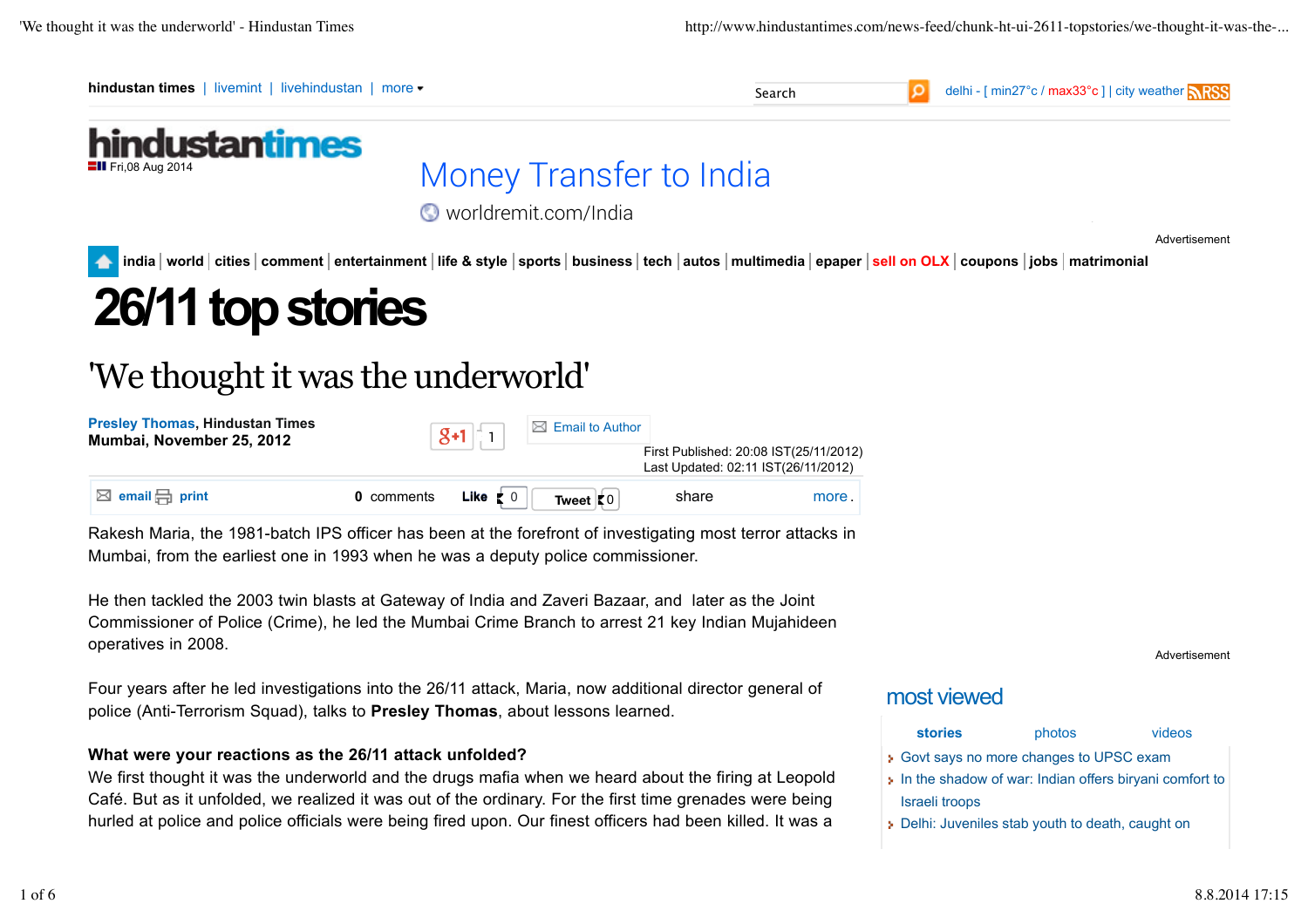complex situation from handling indiscriminate firing, hostage situations to bombs being diffused.

I was in the control room. Between 21.40 hours on November 26 to 02.00 hours on November 27, we received 1,365 terrorist related calls, each had to be treated with the same level of seriousness. Some calls were about terrorists at Hotel Mariott in Juhu, and at Four Seasons Hotel in Worli. And we had information about terrorists in Hotel Taj and Hotel Oberoi-Trident.

We had to ensure that men at police stations across Mumbai had to be mobilized and reinforcements sent to Taj, Oberoi, Cama Hospital, CST and other places. We also had to update our superiors, co-ordinate with the government, decisions had to be made to call for Army's intervention and mobilize the National Security Guards (NSG). At the same time we had intercepted the mobile phone conversations between the terrorists, and their handlers sitting across the border that gave us clarity that they were trained, equipped, and launched from across the border. Every minute was extremely critical.

#### **What was the first piece of investigation?**

It was crucial for us to get details about the attackers. The first questions when Mohammed Ajmal Amir Kasab was brought to me on November 27 morning were: How many had come to Mumbai and from where? How many terrorists were present at Hotel Taj, Hotel Oberoi and Chabad House? What kind of weapons they had, and the quantity of ammunition? What was their plan?

#### **How was this different from the other blast cases you investigated?**

Each case had its own importance and complexity. 1993 blasts were huge. But what was unique to 26/11 terrorist attack was that the entire conspiracy, including the planning, plotting and training of terrorists, was hatched abroad. Terrorists were also launched from Pakistan.

#### **How difficult was this case in terms of international ramifications?**

The terrorist strike had attracted eyeballs from across the globe. Police and security agencies from various countries were looking up to us to provide information. Pakistan was in a state of denial. The bogus identity cards carried by the terrorists had made the situation even more complex because foreign agencies were reluctant to believe the attack was launched from Pakistan. The onus on us was to disprove Pakistan's claims, and investigate the case that would stand before the scrutiny of the judiciary, international security agencies and experts.

#### **Has the case changed the manner in which Mumbai police looks at security and terrorism?**

Today, Mumbai police is a changed force and is trained. We have better equipments and also better equipped in terms of skills. The most important thing is that the force today is prepared for the absolute

#### **CCTV**

- **Meerut on edge after gang-rape of teacher**
- Man attempts a 'cool' selfie, accidentally kills himself while trying to pose with gun

more »



# top stories

- Priyanka Gandhi dismisses reports of her taking up important Congress post
- US launches airstrikes on ISIS artillery in Iraq
- No evidence to show Meerut woman was converted to Islam forcibly, say cops
- **Justice for 'bandit queen' Phoolan Devi after 13** years, killer convicted
- Jaswant Singh in coma, in 'very critical' condition

more »

#### Advertisement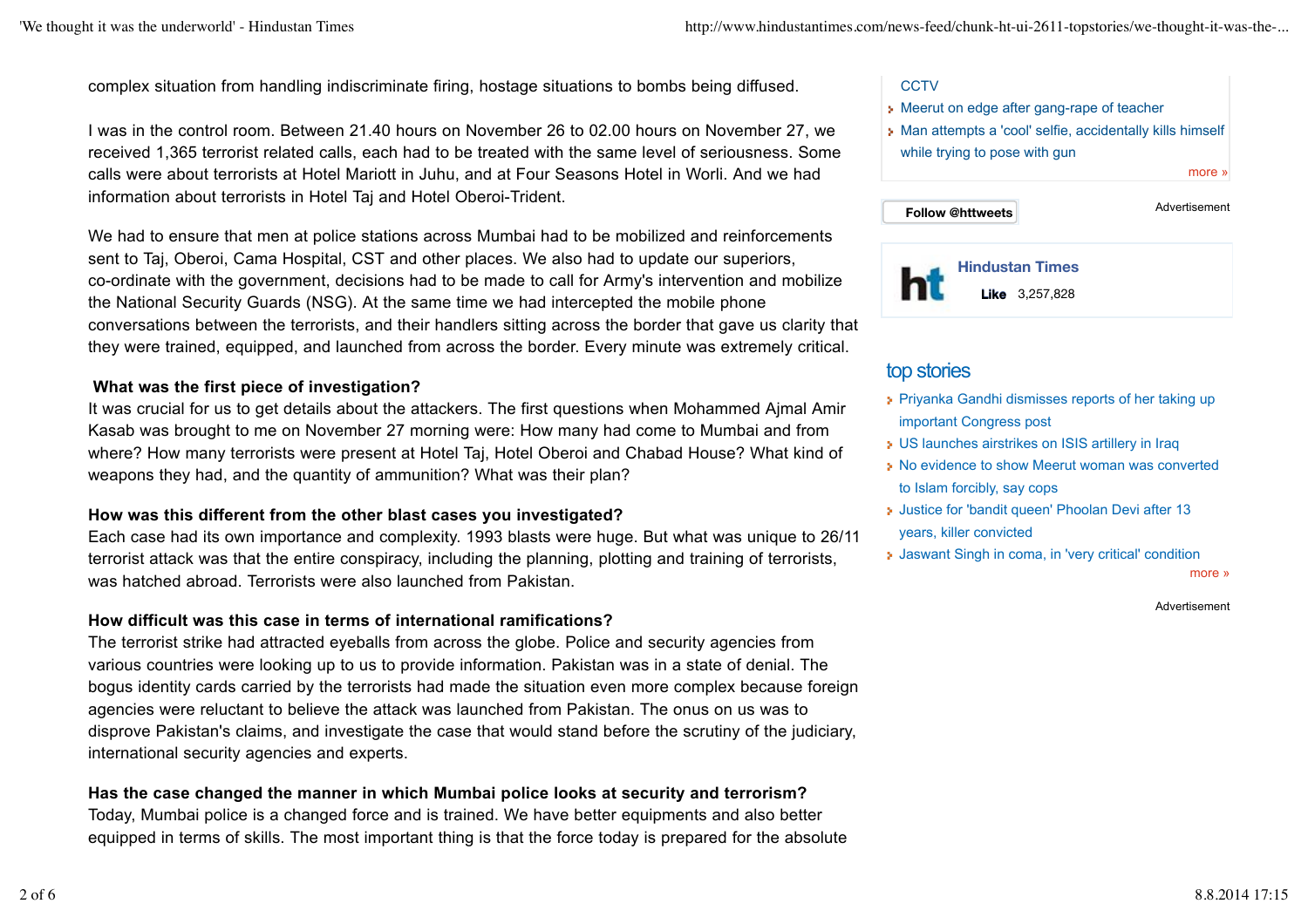unbelievable.

#### **Can you describe the amount of work, your men had put in with an anecdote.**

I think all the 99 men who worked on this case showed absolute dedication and cannot single out one person. But one officer refused to answer his wife's call even after he knew his child was hospitalized. I had to force him to sort out the situation in his family. He visited his child and after a couple of hours was back in his office. It's an example of how the incident had sparked determination to nail the accused.

#### **What can Mumbaiites do to help?**

The war against terrorism cannot be fought by the police alone. We need citizens to be our eyes and ears; inform us if they spot a suspicious individual in their locality, or if someone suspicious has rented a flat in their neighbourhood. We need people to verify the identity of the persons when they rent their flat out. We take the flak when a terrorist attack happens, but we never let people know of the other nine times we prevented a terrorist attack. Have faith in us.

# more from this section

26/11 villain Ajmal Kasab hanged, Pak stops journalists from entering his village

- We have got justice: Victim's wife on Kasab's hanging
- Still no clarity on Pakistan 26/11 trials





**Top 10 Emerging Destinations of 2014 MSN.com**



**10 Benefits of Waxing over Shaving Amerikanki**



**My Favorite German Words Babbel**

**From The Web** Sponsored Content by Taboola



**The World's Most Spectacular Stadiums CNBC**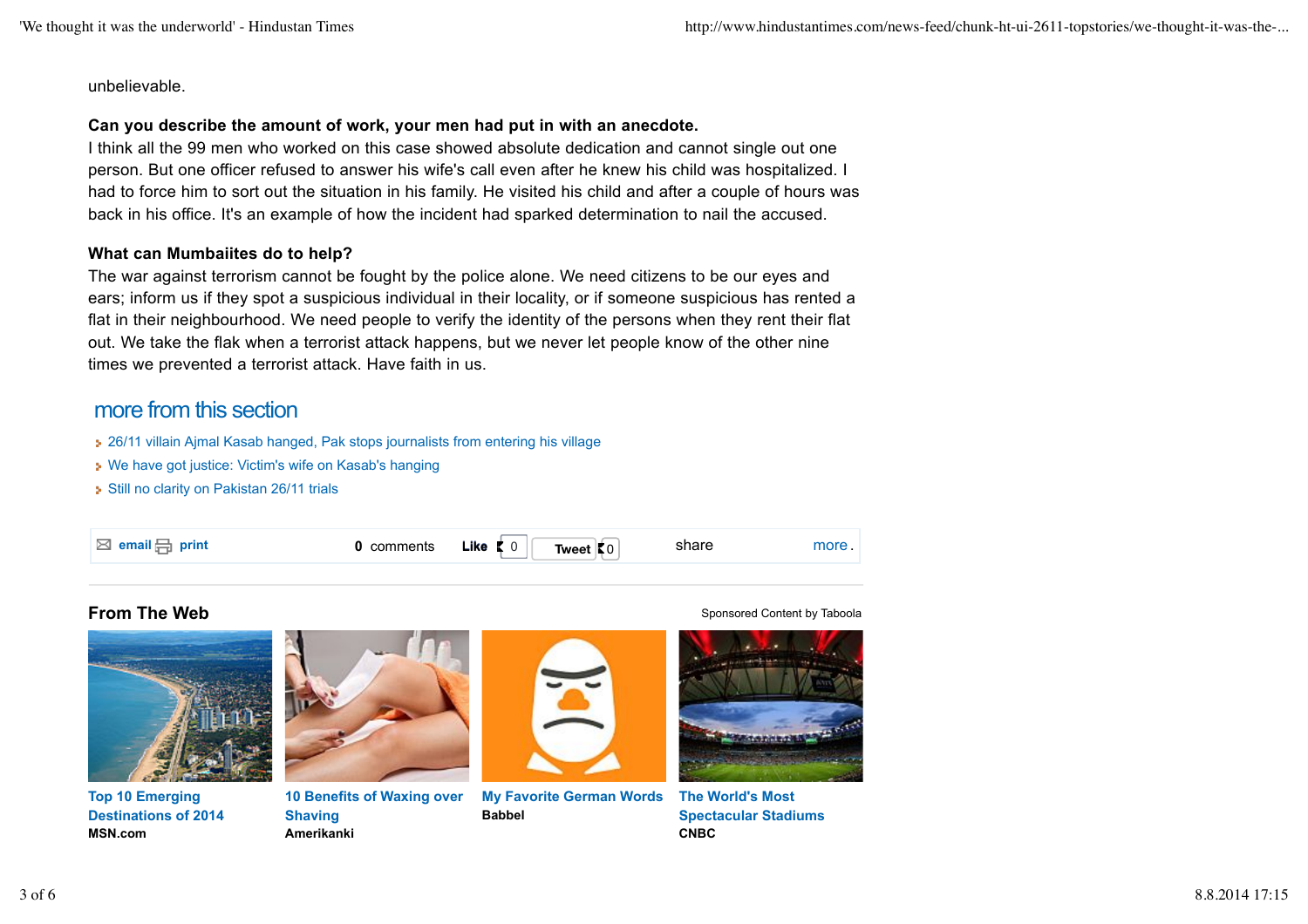- Top 10 Emerging Destinations of 2014 (MSN.com)
- 10 Benefits of Waxing over Shaving (Amerikanki)
- My Favorite German Words (Babbel)
- The World's Most Spectacular Stadiums (CNBC)
- Unwrapping The Mystery Of The Cloud (Financial Times)

### **More From the Web Earlier on Hindustan Times**

- Aditya Roy Kapur's ex-girlfriend refuses to present award to him
- Kanpur murder: wife begged for life, husband walked away
- 'Pushed into prostitution, I was confined and raped every day for six months'
- Getting back at the Gandhis: what Natwar can learn from Amitabh Bachchan
- India's got talent star Shubhreet accuses husband of dumping her

**comment**

**Note:** By posting your comments here you agree to the **terms and conditions** of www.hindustantimes.com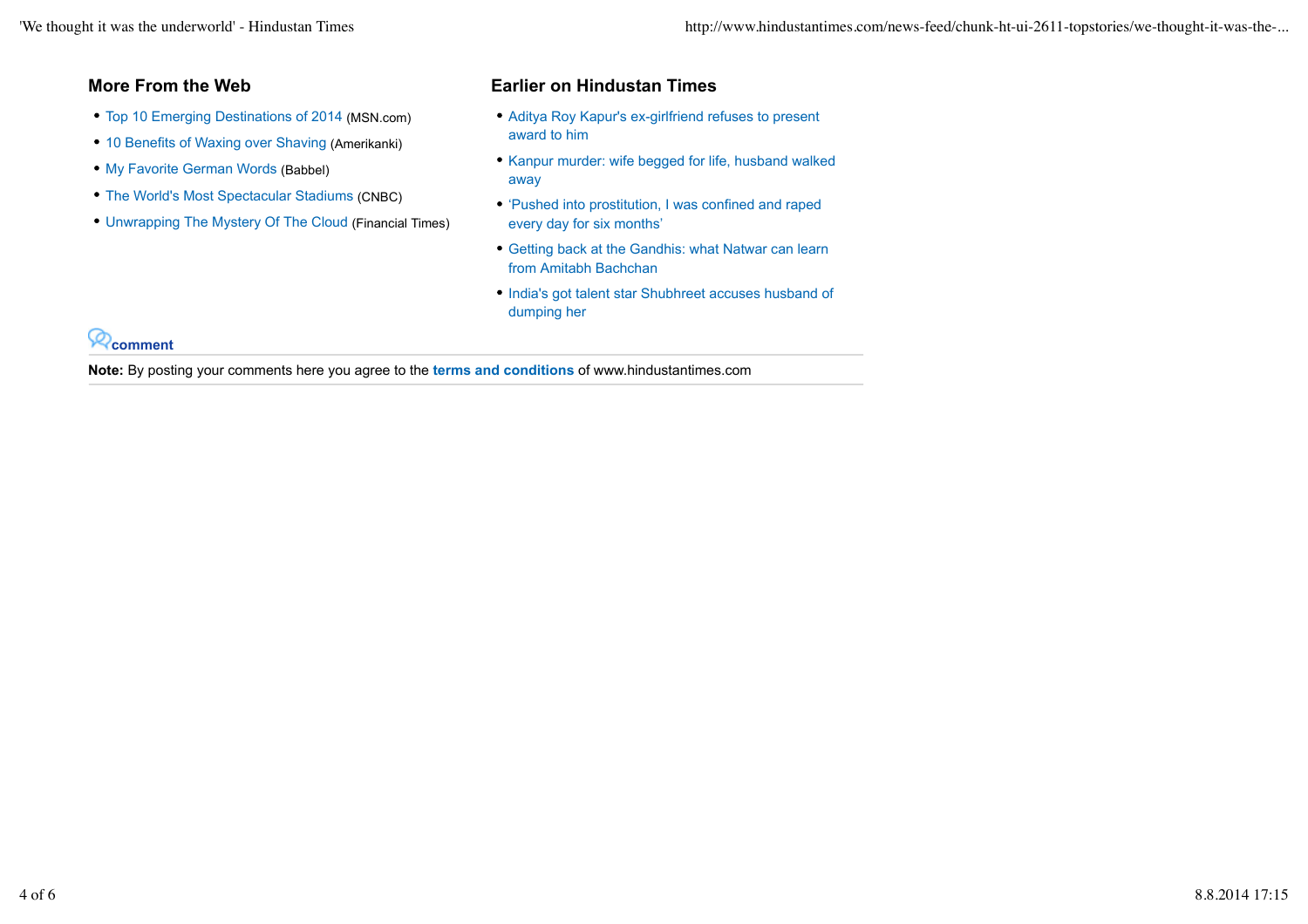| Comments for this thread are now closed.                                                                            |                                                                                                                                                                                                                               |  |
|---------------------------------------------------------------------------------------------------------------------|-------------------------------------------------------------------------------------------------------------------------------------------------------------------------------------------------------------------------------|--|
| 0 Comments<br><b>HindustanTimes</b>                                                                                 | $\mathbf{D}$ Login $\mathbf{F}$                                                                                                                                                                                               |  |
| Sort by Newest -                                                                                                    | Share <b>2</b> Favorite $\bigstar$                                                                                                                                                                                            |  |
|                                                                                                                     | Be the first to comment.                                                                                                                                                                                                      |  |
| <b>ALSO ON HINDUSTANTIMES</b>                                                                                       | <b>WHAT'S THIS?</b>                                                                                                                                                                                                           |  |
| <b>SC rejects plea seeking Leader of</b><br><b>Opposition post for Congress in Lok</b><br>15 comments • 6 hours ago | <b>Attack on Gaza: Israel wins, the world</b><br><b>loses</b><br>11 comments • 6 hours ago                                                                                                                                    |  |
| As substitute that $\bigcap_{n=1}^{\infty}$ is a substantial conditional definition of $\bigcap_{n=1}^{\infty}$     | According to the contract of the state of the contract of the contract of the contract of the contract of the contract of the contract of the contract of the contract of the contract of the contract of the contract of the |  |

Avatar**MyTake** — Congress getting desperate to be leader of opposition to save its skin from Herald case!

#### **Defence deals on agenda, US defence secretary Hagel meets Sushma**

2 comments • 8 hours ago

Avatar**Goose\_Rider** — Will the US sell nukes to india? Will US lease it nuke submarines..please do not sell india …

Avatar**BharatP** — Let me try to understand this so called analysis! Hamas is somehow justified in hiding their weapons and …

### **Five key reasons behind Iraq jihadists' victorious run**

33 comments • 7 hours ago

Avatar**RajeevS** — The most important reason is that the "moderate" (sunni) muslims support them.

 $\boxed{\smash{\times}}$  **Subscribe D** Add Disqus to your site